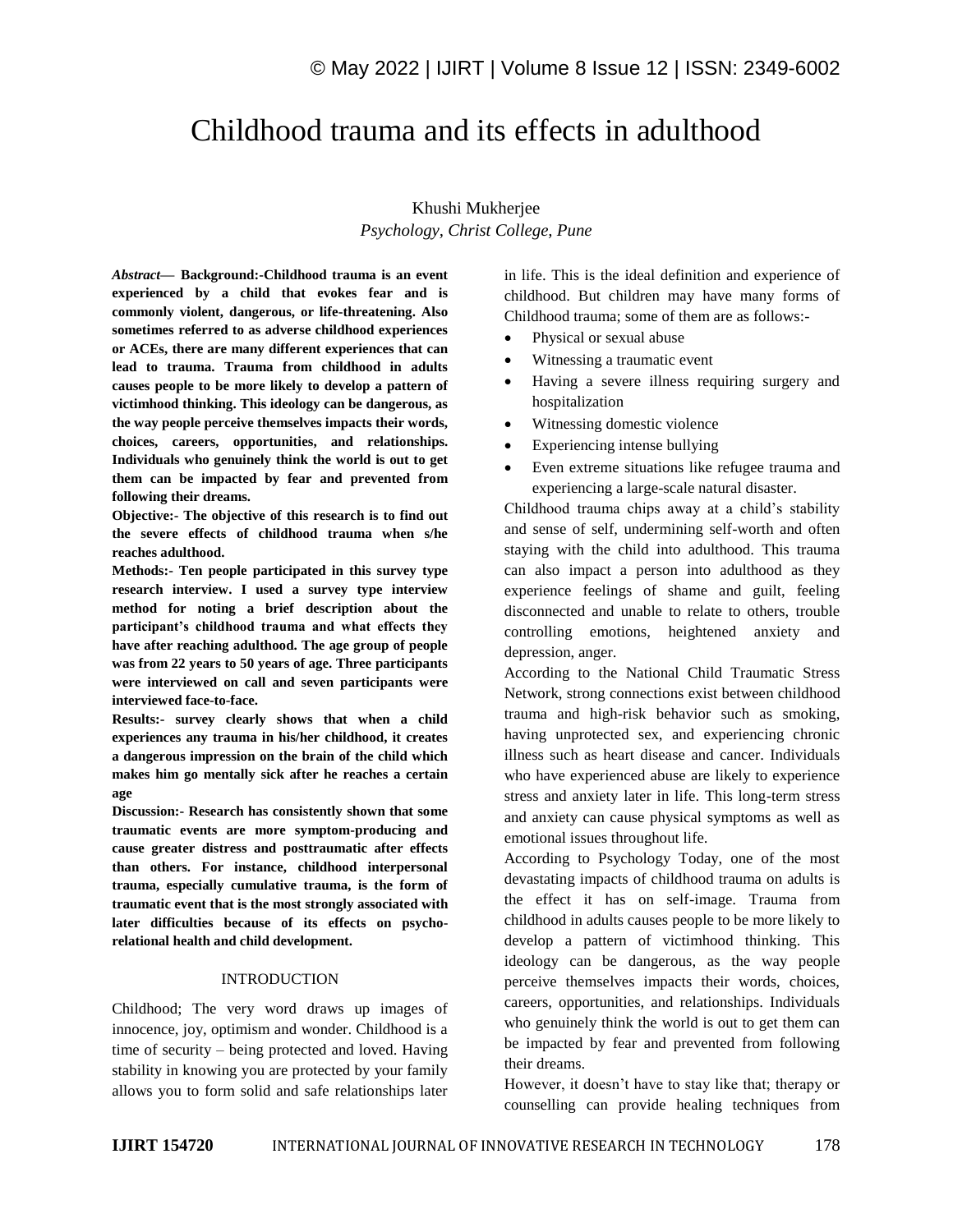child trauma in adults. Here are some of the most common symptoms and indicators of depression:

- Insomnia
- Drained energy
- Hopelessness
- Ongoing sadness
- Anxiety
- Lack of appetite
- Poor concentration
- Suicidal thoughts/actions

Factors that determine a child's reaction to trauma include:

- Developmental level: This could mean where the child is age-wise or mentally.
- Ethnicity or cultural factors: This can impact what the child views as a normal response to trauma based on what they have seen from people in their communities or families.
- Previous exposure to trauma: If a child is more accustomed to traumatic events, it could mean that they adapt by learning to control their reactions.
- Available resources: Refers to how socioeconomically connect their family is, as well as their access to their needs on a regular basis.
- Pre-existing child and family problems: This could dictate how supportive your parents are when you tell them that something traumatic happened, or it could mean that some form of abusive trauma is occurring in your immediate family.

Childhood Abuse May Impact Adult Relationships

Experiencing trauma in childhood can impact the way that you form attachments in romantic relationships.

One study asked 911 students (492 female and 419 male) about their experiences with trauma as children.

The students that were surveyed that experienced physical, emotional, or sexual abuse were more likely to exhibit attachment styles that were fearful, preoccupied, and dismissive. It also found that students that did not experience childhood trauma were much more likely to have secure attachment styles into adulthood.

Exposure to traumatic events can also cause poor self esteem, depression, self destructive behavior, and even difficulty trusting others. This can become especially problematic with age, as PTSD and traumatic events from childhood can actually result in adverse health effects in adulthood.

According to a Cleveland Clinic podcast, adults who experienced trauma as kids are much more susceptible to depression and mood disorders, as well as thoughts of suicide. They are also likely to abuse alcohol and other substances. Finally, they are more prone to developing chronic illnesses, like diabetes and heart disease, later in life.

# **OBJECTIVES**

The objective of this research is to find out the severe effects of childhood trauma when s/he reaches adulthood.

## **METHODS**

 Total number of participants Ten people participated in this survey type research interview.

Type of interview

I used a survey type interview method for noting a brief description about the participant's childhood trauma and what effects they have after reaching adulthood.

Population Type and Survey

The age group of people was from 22 years to 50 years of age. Three participants were interviewed on call and seven participants were interviewed face-to-face.

The participants were from all over India. It was a detailed discussion with the participants by forming a rapport with them; all of them were clearly informed about the confidentiality of their information and was assured about their information being safe with me.

The Interview Technique

The participants were first asked about their Age and gender and the place they are currently staying. Then I asked them about one episodic trauma they have experienced in their childhood. After carefully speaking about their trauma and expressing a little sympathy s/he were asked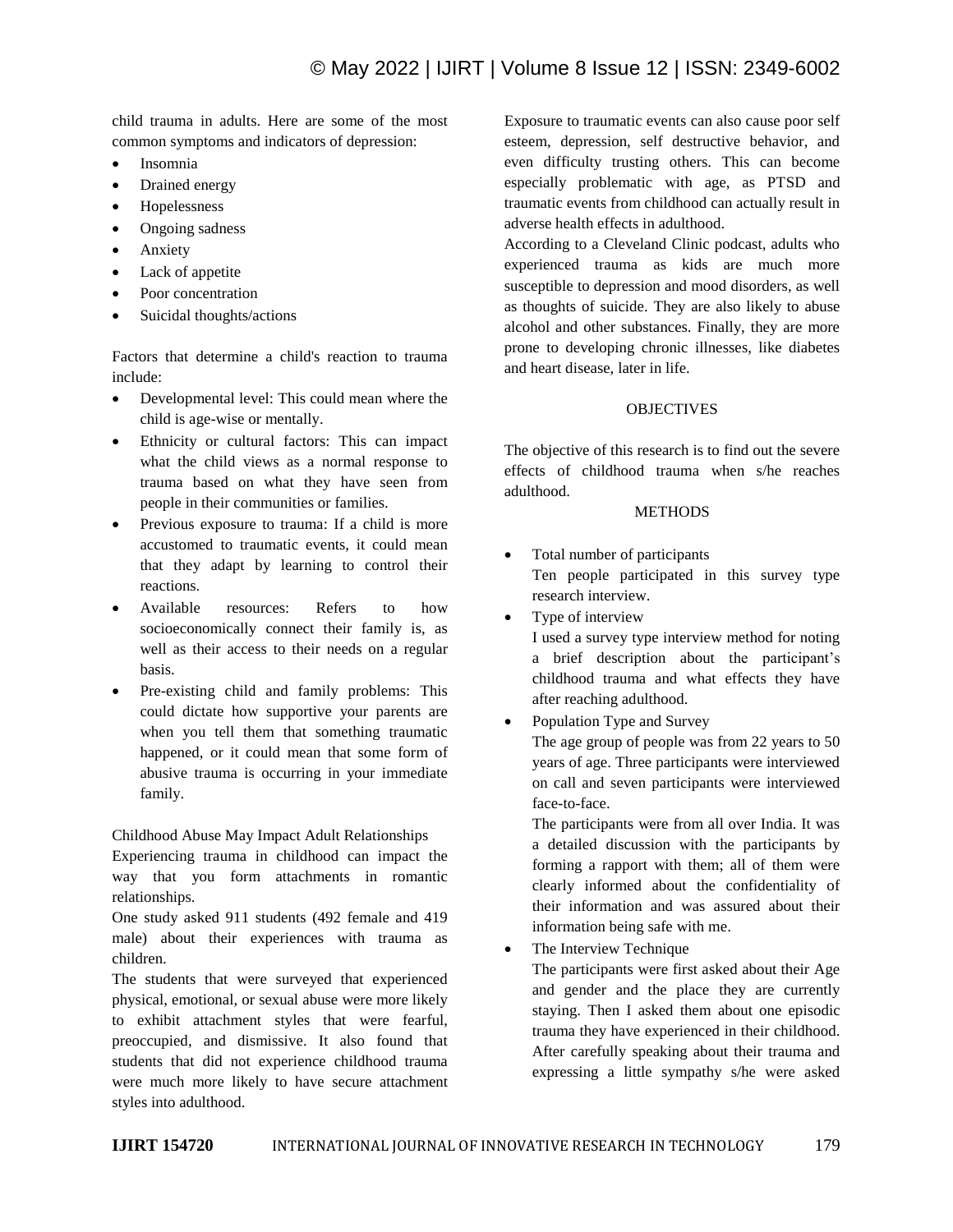about the effects they are having due to the childhood trauma.

Some of the effects were known to them and some of them were asked by me if they are experiencing a specific problem; like dependency issues, relationship problems or any work issues.

| Interview | Age      | Childhood            | Problem                 |
|-----------|----------|----------------------|-------------------------|
|           |          | Trauma               | Experiencing<br>In      |
|           |          |                      | Adulthood               |
| SM(F)     | 40yrs    | Fell<br>from<br>her  | Experienced             |
|           |          | bicycle<br>due<br>to | amaxophobia all her     |
|           |          | road                 | life                    |
|           |          | construction         |                         |
| RK(M)     | 31yrs    | Parental issues      |                         |
|           |          |                      | Led to impotency and    |
|           |          | and abuse            | constant stress         |
| PM(M)     | $35$ yrs | Sudden death of      | Led to paralysis and    |
|           |          | mother<br>with       | of<br>loss<br>speech    |
|           |          | whom he was          | whenever<br>any         |
|           |          | attached             | memory triggered.       |
| SK(F)     | $25$ yrs | Sexual abuse by      | Loss of voice, acute    |
|           |          | own father           | depression,<br>mania,   |
|           |          |                      | co-dependency<br>for    |
|           |          |                      | everything              |
| DH(F)     | 32yrs    | Parental issues      | Hostile towards<br>her  |
|           |          |                      | husband and child.      |
|           |          |                      | beat and burn her if    |
|           |          |                      | did anything wrong      |
|           |          | <b>Bullying</b>      | herself<br>Felt         |
| SK(F)     | 27yrs    | by                   |                         |
|           |          | classmates<br>and    | incompetent, lack of    |
|           |          | ignoring mother      | self-esteem, being a    |
|           |          |                      | slave to her partner    |
|           |          |                      | and everyone            |
| AR(F)     | 37yrs    | Alcoholic<br>and     | Always felt ashamed     |
|           |          | abusive father,      | of herself in making    |
|           |          | domestic             | any<br>mistake,<br>non- |
|           |          | violence.            | adjustable with<br>her  |
|           |          | ignoring mother      | partner,<br>constant    |
|           |          | due to her own       | suicidal attempts       |
|           |          | issues               |                         |
| RB(M)     | 47yrs    | Domestic             | Shyness,                |
|           |          | violence<br>and      | agoraphobic,            |
|           |          | physical<br>abuse    | impotency and lack      |
|           |          | by father            | of self esteem          |
| SS(F)     | 32yrs    | Sexual abuse by      | Crying out in public,   |
|           |          | stepdad              | shouting when<br>the    |
|           |          |                      | husband<br>tries        |
|           |          |                      | to                      |
|           |          |                      | touch,<br>bite<br>and   |
|           |          |                      | scratch own self        |
| VK(M)     | 27yrs    | Thrown<br>in<br>a    | Developed               |
|           |          | dark<br>room<br>as   | agoraphobia,            |
|           |          | punishment           | claustrophobia,         |
|           |          |                      | nyctophobia             |

#### RESULTS

# RESULTS

The above survey clearly shows that when a child experiences any trauma in his/her childhood, it creates a dangerous impression on the brain of the child which makes him go mentally sick after he

reaches a certain age. Childhood interpersonal trauma can have a detrimental impact on a child's development, especially regarding psychological and interpersonal functioning. Their potentially adverse consequences on the psychological sphere are manifold: increased risk of depression, anxiety, posttraumatic stress symptoms, aggression, dissociation, substance use, risky sexual behaviors, as well as borderline, antisocial, schizotypal, avoidant, and schizoid personality disorders. In the long run, these psychological repercussions may take a chronic course and lead to high rates of suicidality and low levels of social functioning.

#### DISCUSSION

Research has consistently shown that some traumatic events are more symptom-producing and cause greater distress and posttraumatic after effects than others. For instance, childhood interpersonal trauma, especially cumulative trauma, is the form of traumatic event that is the most strongly associated with later difficulties because of its effects on psycho-relational health and child development. Indeed, childhood interpersonal trauma is associated with increased risk of mental health problems throughout the lifespan, including posttraumatic stress, eating disorders, depression, anxiety, suicidality, and substance use. Ultimately, these psychological problems may take a chronic course and lead to low levels of relational and professional functioning, higher rates of suicidality and less active social participation. Moreover, there appears to be a cumulative effect of exposure to trauma during childhood with the risk of psychological, physical, and relational health problems increasing as the number of different types of victimization experienced increases. Thereby, a clear understanding of the most common forms of psychological impairment in adult survivors of early interpersonal trauma is deemed necessary.

#### REFERENCES

[1] https://www.mentalhealthcenter.org/howchildhood-trauma-affects-adultrelationships/#:~:text=Trauma's%20Effect%20o n%20Stability%2C%20Guilt%20and%20Shame &text=This%20trauma%20can%20also%20impa